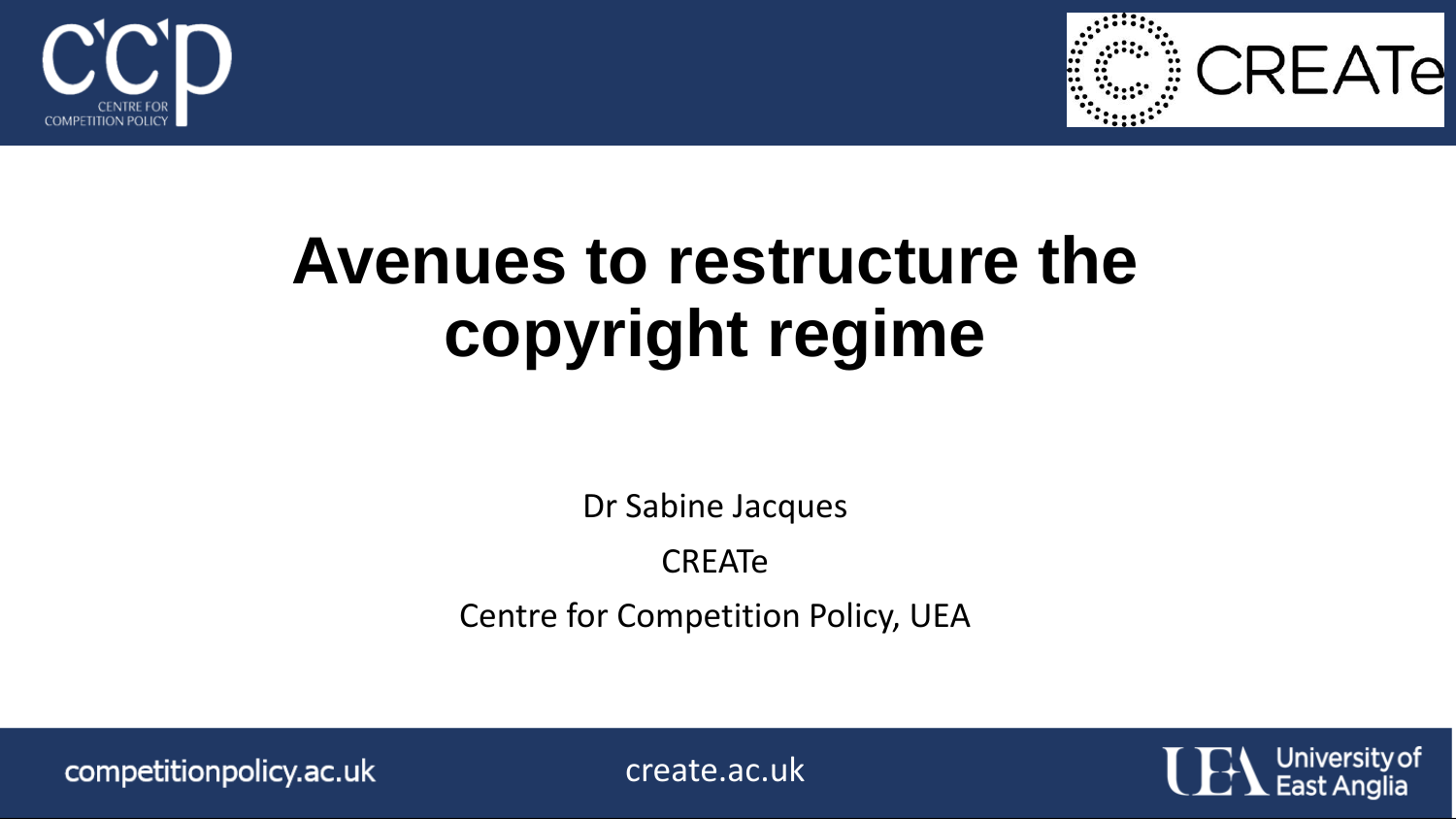# **Background**

- ◆ Normative gap in copyright law: the current bundle of economic rights is not aligned with today's creative process and exploitation of the resulting work.
- Poort's argument: 'reasonable exploitation' + *guiding principles & catalogue regulation.*
- ◆ Rognstad's previous article: catalogue could include specific legitimate purposes as falling outside the right to reasonable exploitation (e.g. parody).
- Suggestion: *using cultural diversity as an overarching goal could provide opportunities to resolve conflicts between freedom of expression and proprietary rights* (i.e. copyright).





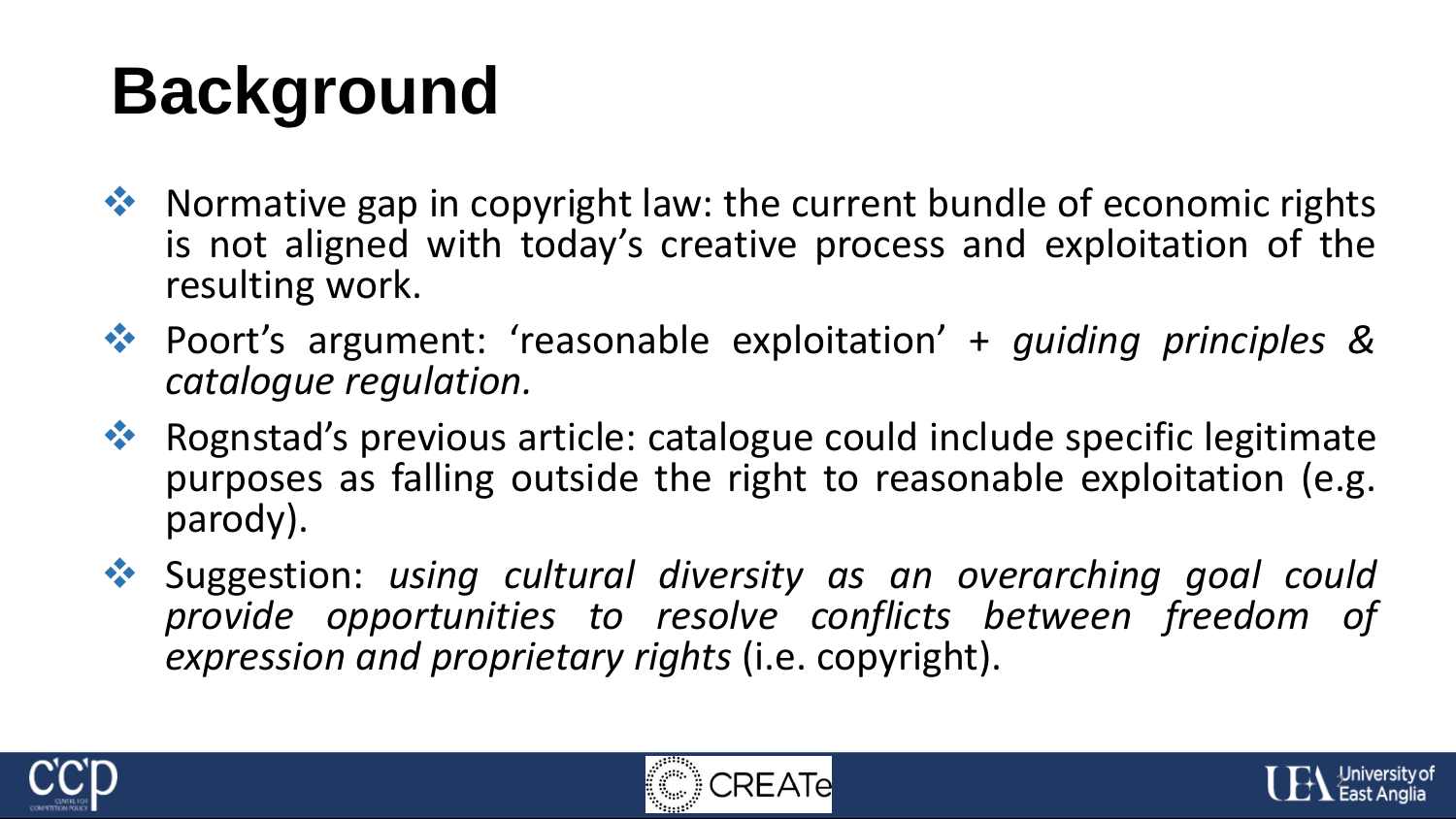## **Comments on Poort's paper (another lawyer's perspective)**

- $\triangle$  Nice reminder that the economic rationale for copyright ≠ maximum breadth of protection or maximisation of creative outputs;
- Role of courts? Legal certainty increased or decreased?
- ◆ ISPs: costs of false positives, but what about the cost related to ignoring false negatives?
- **❖** What's next?





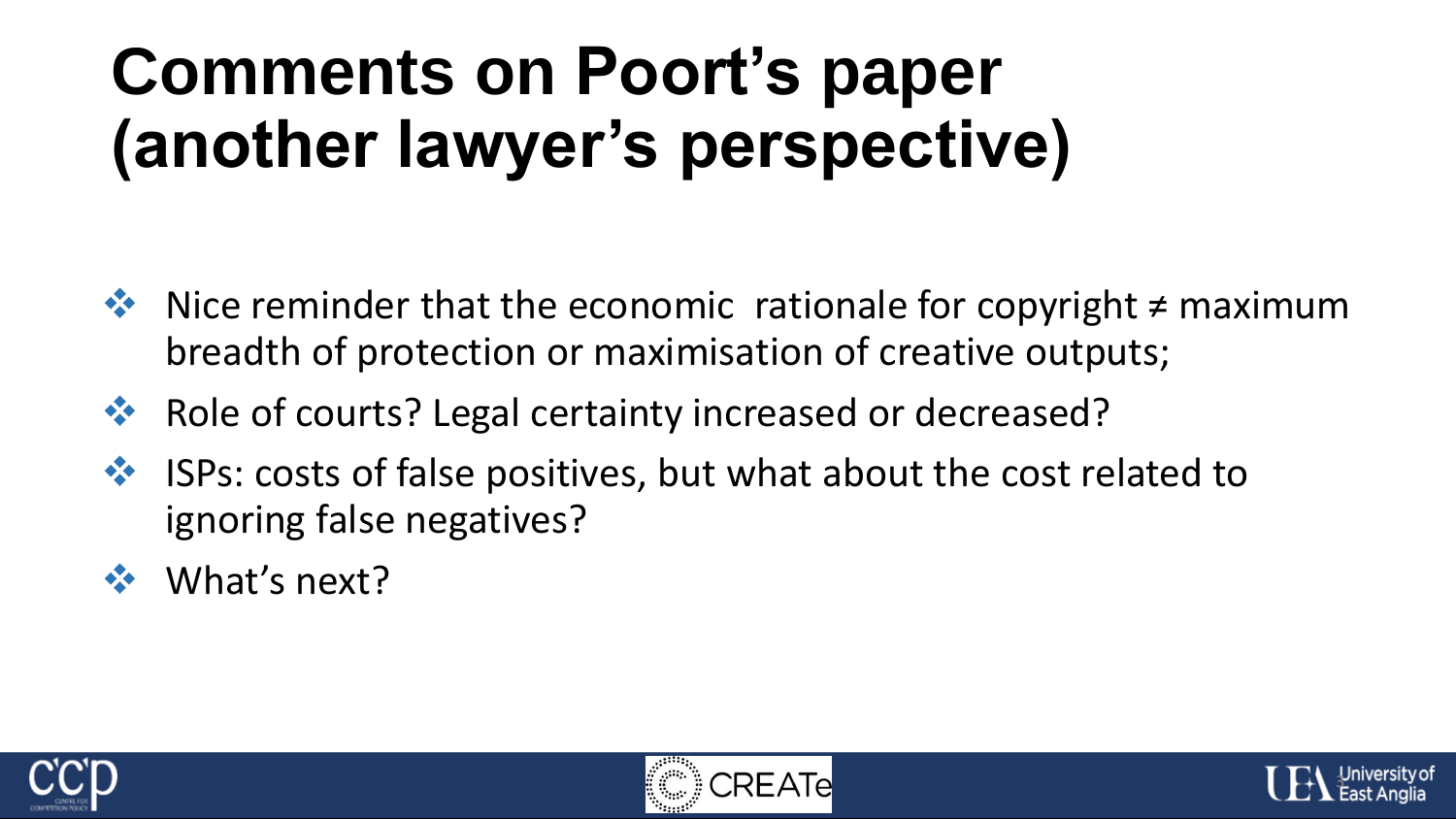#### **Restructuring copyright through cultural diversity**

 **Art. 2.1 UNESCO Convention on the protection and promotion of cultural diversity**: 'Cultural diversity can be protected and promoted only if human rights and fundamental freedoms, such as freedom of expression, information and communication, as well as the ability of individuals to choose cultural expressions, are guaranteed.'



"*Diversity is something Europe has in abundance, across the cultural spectrum.*

*We are home to an amazing amount of ideas, talent and creativity. World-class artists, creators, and the industry that supports them in their work.*

*At the same time, there is a dark cloud lurking. Piracy.*"

- Andrus Ansip at CEIPI/European Audiovisual Observatory event "Copyright Enforcement in the Online World", 22/11/2016





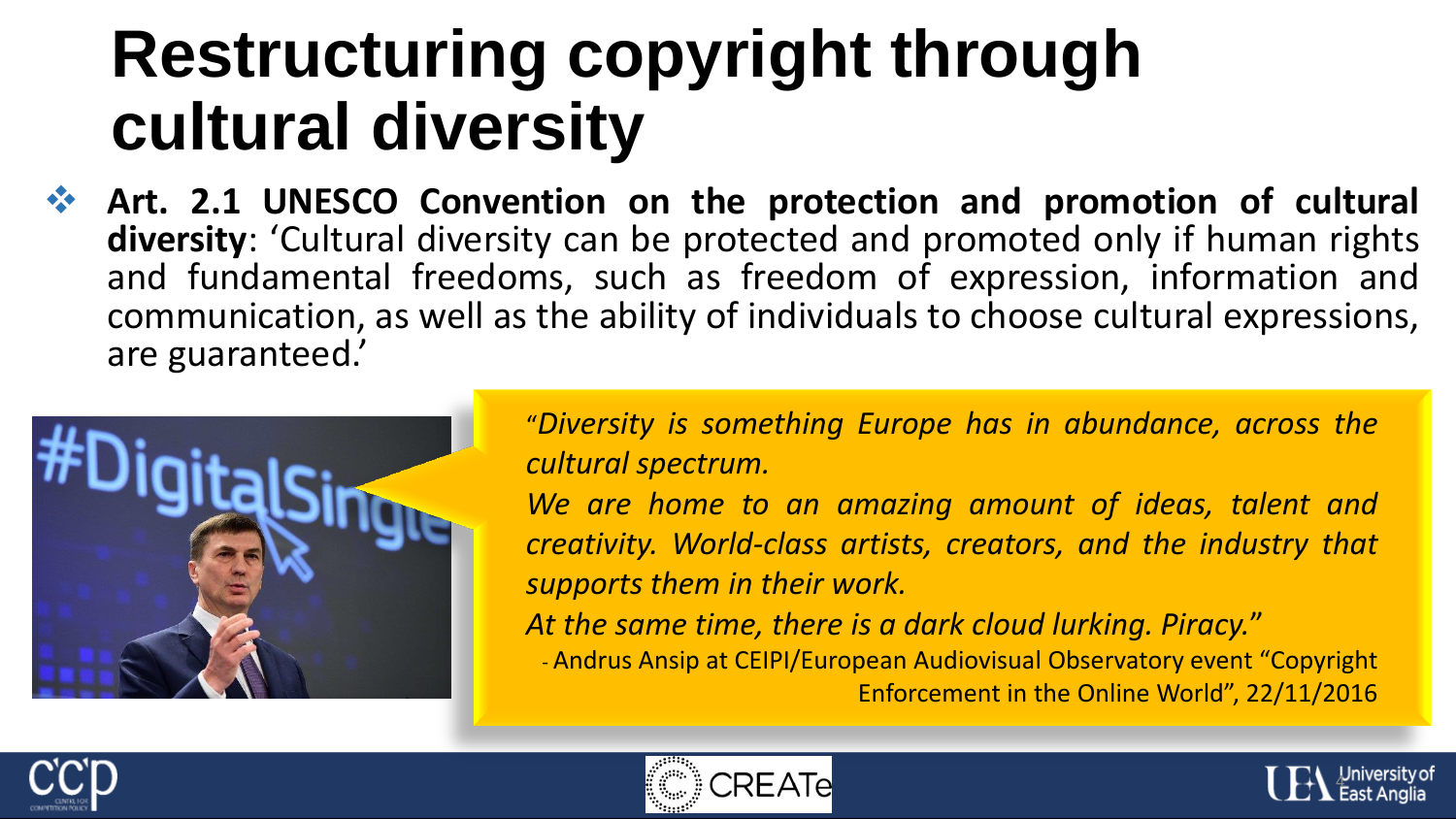## **The current reforms…**

- ❖ Concerned about the 'Value' gap'
- **❖** Wish to 'regulate ad-funded platforms'
- ❖ Increase reliance on AAPS
- ❖ Promote partnerships between platforms and RHs
- **EXECUTE** *\** Require 'complaints and redress mechanisms'







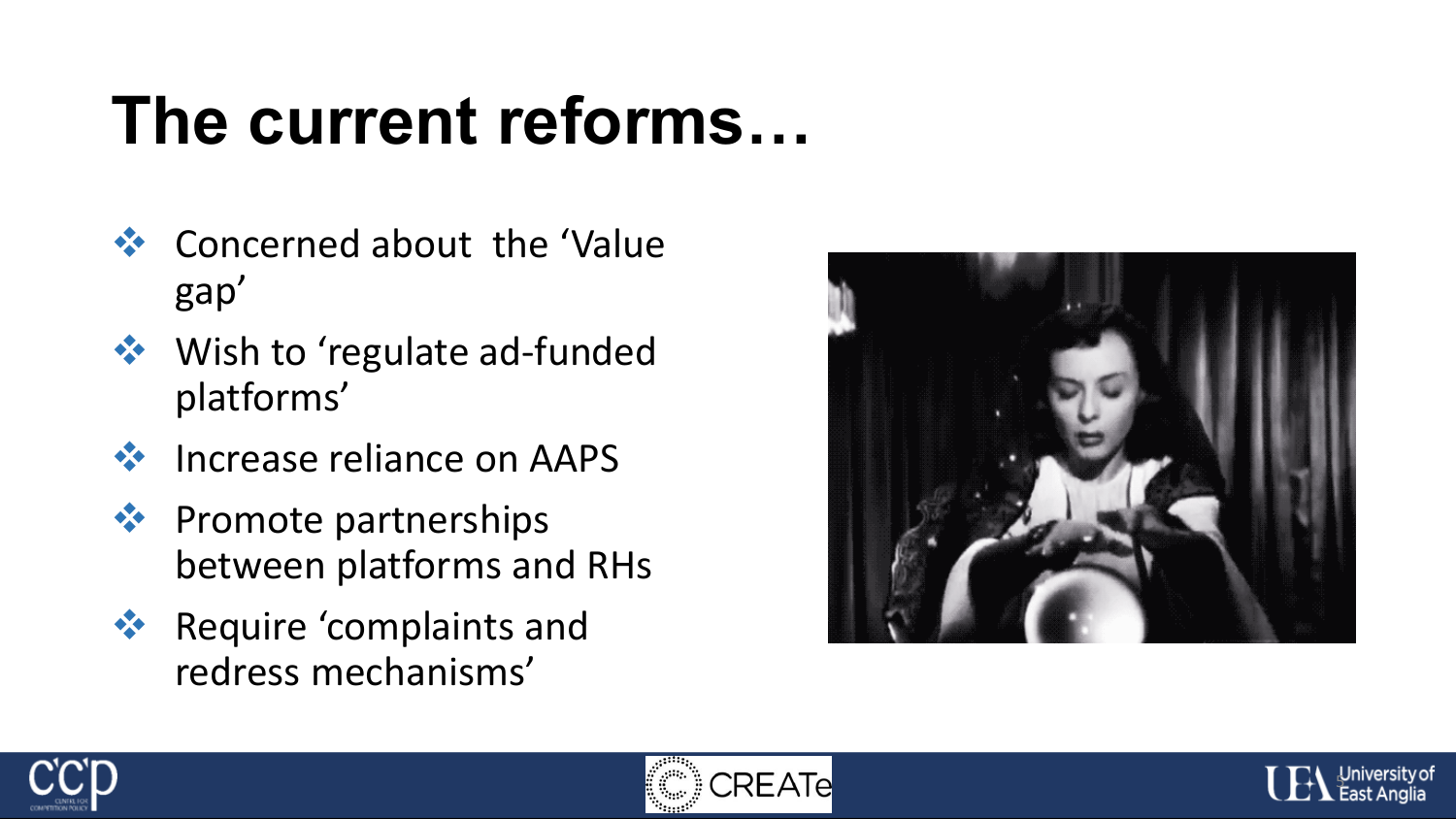#### **Clash between copyright and cultural diversity?**







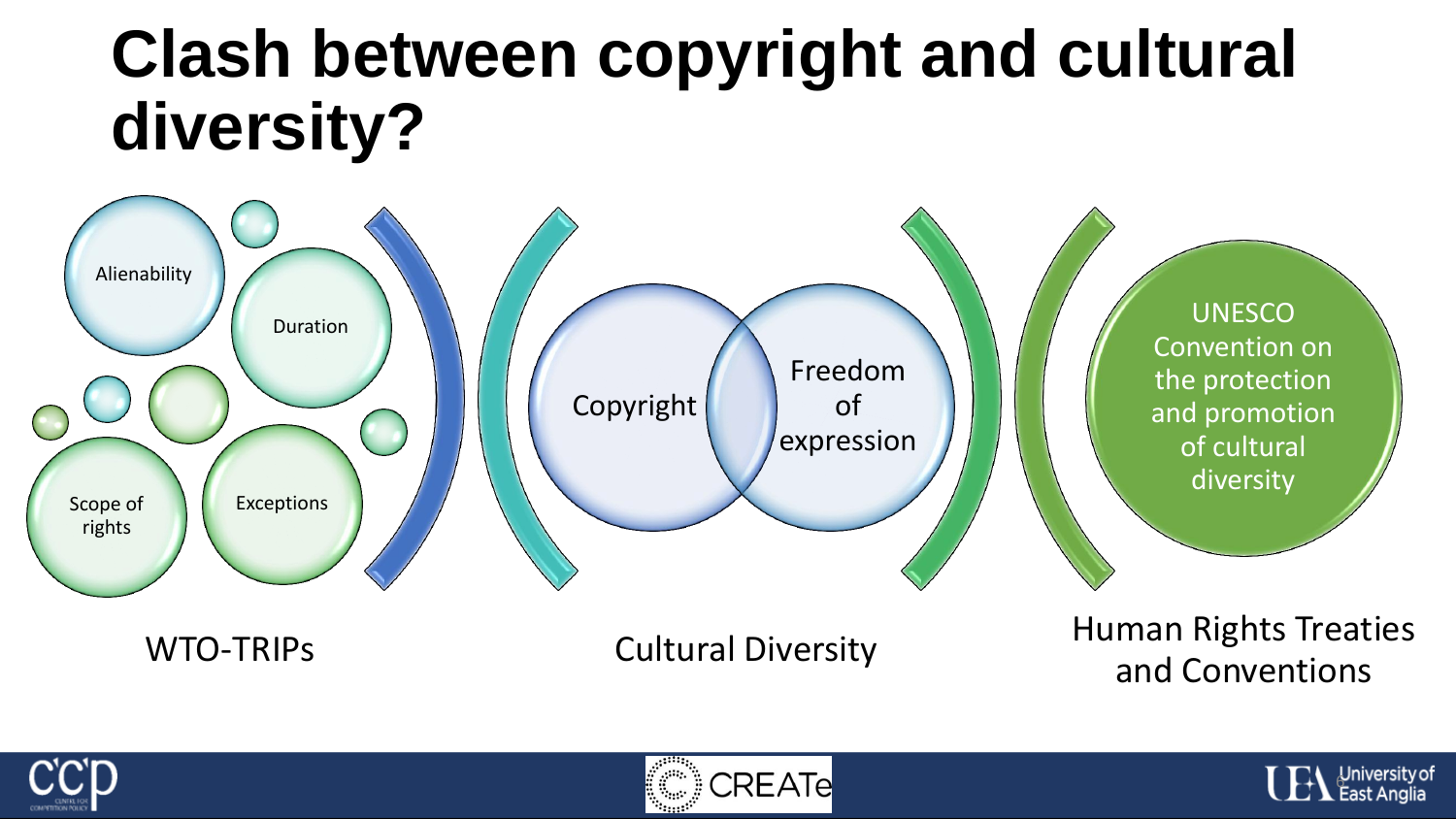### **Do platforms currently promote diversity in cultural works?**

#### **Remarks:**

- **Based on Kris Erickson and al.'s dataset**
- **December 2016, 38.5% of content previously uploaded in 2011 is not viewable to the public on YouTube due to copyright concerns (32.1% blocked via Content ID)**
- **Only a few videos attract most of the views – the top-5 most watched videos, account for slightly over a half (55.5%) of all views while the top-10 account for almost a quarter (72.2%)**
- **Out of our cohort of 1839 videos, only 27 videos were effectively viewed in 2013 and only 20 remained in 2016**
- **As opposed to the absolute number of YouTubers sharing content, there is as little as 13 effective YouTubers in 2016**
- **Algorithmic blocking mostly efficient with sound recording and videos**

Table 1: General descriptive statistics

|                                        | 2013 |         | 2016  |         |
|----------------------------------------|------|---------|-------|---------|
| <b>Descriptive statistics</b>          | N    | Percent | N     | Percent |
| Live                                   | 1471 | 80.0%   | 1088  | 59.2%   |
| Manual copyright take down             | 265  | 14.4%   | 118   | 6.4%    |
| Algorithm copyright take down          |      |         | 591   | 32.1%   |
| Not available for other reason**       | 103  | 5.6%    | 42    | 2.3%    |
| <b>Total N</b>                         | 1839 | 100     | 1839  | 100     |
|                                        | 2013 |         | 2016  |         |
| Effective number of tubes viewed       | 27.2 |         | 20.2  |         |
| Effective number of youtubers          |      |         | 13.6  |         |
| Top 5 youtubers' share of total views  |      |         | 55.5% |         |
| Top 10 youtubers' share of total views |      |         | 72.2% |         |
| *Algorithm take down                   |      |         |       |         |

\*\*This includes take down for other reasons than a copyright claim.